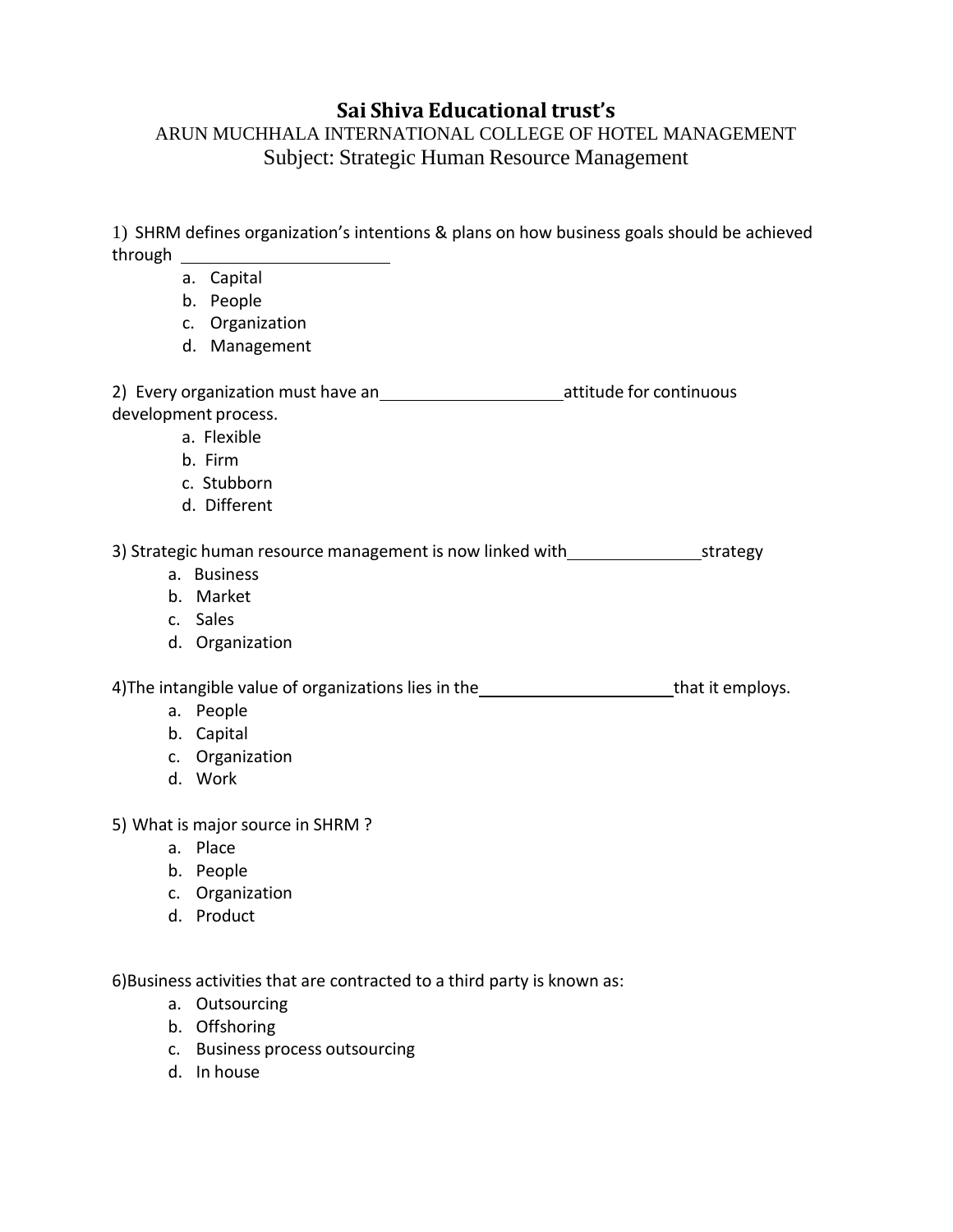7) Performance Management emphasis on the integration of individual and corporate objectives as well as the initiation of 1.000 minimum extends the development plans.

- a. HR
- b. self-managed learning
- c. Feedback
- d. Organization

8) It is necessary to treat each staff

- a. Differently
- b. Equally
- c. Uniquely
- d. D)Bias

## 9) What is the time horizon in traditional HRM?

- a. Long term
- b. Short term
- c. Fix
- d. Flexible

10) How many theories are influences in theoretical perspective framework?

- a. Four
- b. Six
- c. Two
- d. Three

11) is relationship oriented.

- a. Coaching
- b. Training
- c. Teaching
- d. Mentoring

12) If the interest is high, the company's recruitment process becomes

easie.

- a. employment rate
- b. Bunemployment rate
- c. company rate
- d. profit rate

13) The main function of the interest and is to notify the vacancies before they are filled.

- a. Campus Placement
- b. Employee referrals
- c. Employment Exchange
- d. Labour Market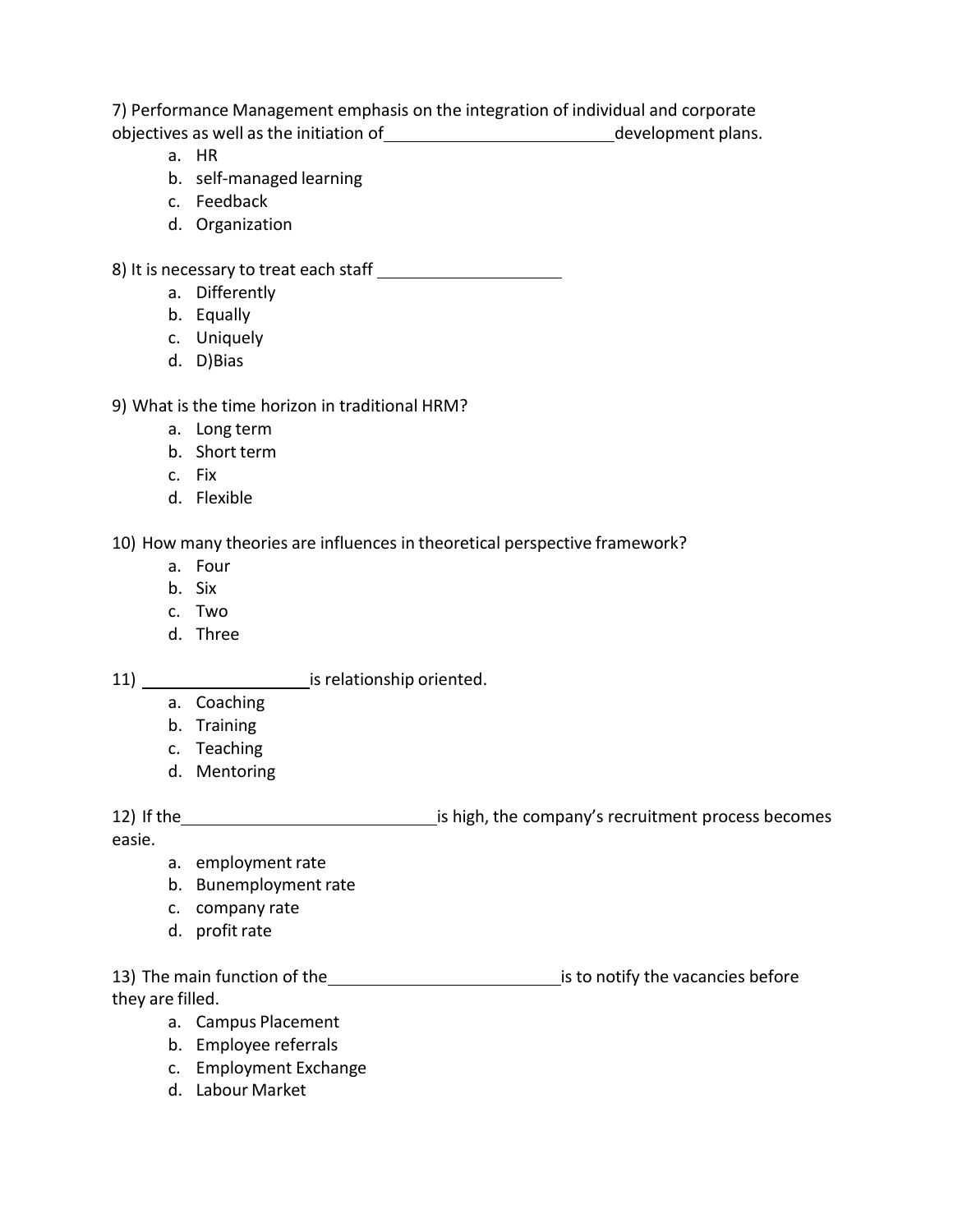- 14) Which one is the third step of strategy formulation?
	- a. Define business strategy
	- b. Identify business needs
	- c. Analyse the context
	- d. Identify key HR issues

### 15) Which one is NOT factor of Inherent Diversity?

- a. demographic characteristics
- b. Age
- c. Values
- d. Sex

16) Which management includes extensive recruitment & selection?

- a. High involvement
- b. High Performance
- c. High Committeemen
- d. High Acceptance

17) 17 is more bureaucratic with high levels of centralization and formalization and lower levels of flexibility.

- a. SHRM
- b. HRM
- c. Personnel Management
- d. SM

18) Ssuccessful organizational performance depends on a close fit or alignment between **between** and human resource strategy.

- a. Business
- b. Management
- c. Strategy
- d. Department

19) How Many approaches are involved in strategic human resource management?

- a. Four
- b. Two
- c. Five
- d. Three

20) Which is NOT the Human Resource challenge?

- a. Managing Knowledge worker
- b. High performance management
- c. Competence of HR managers
- d. Managing technological change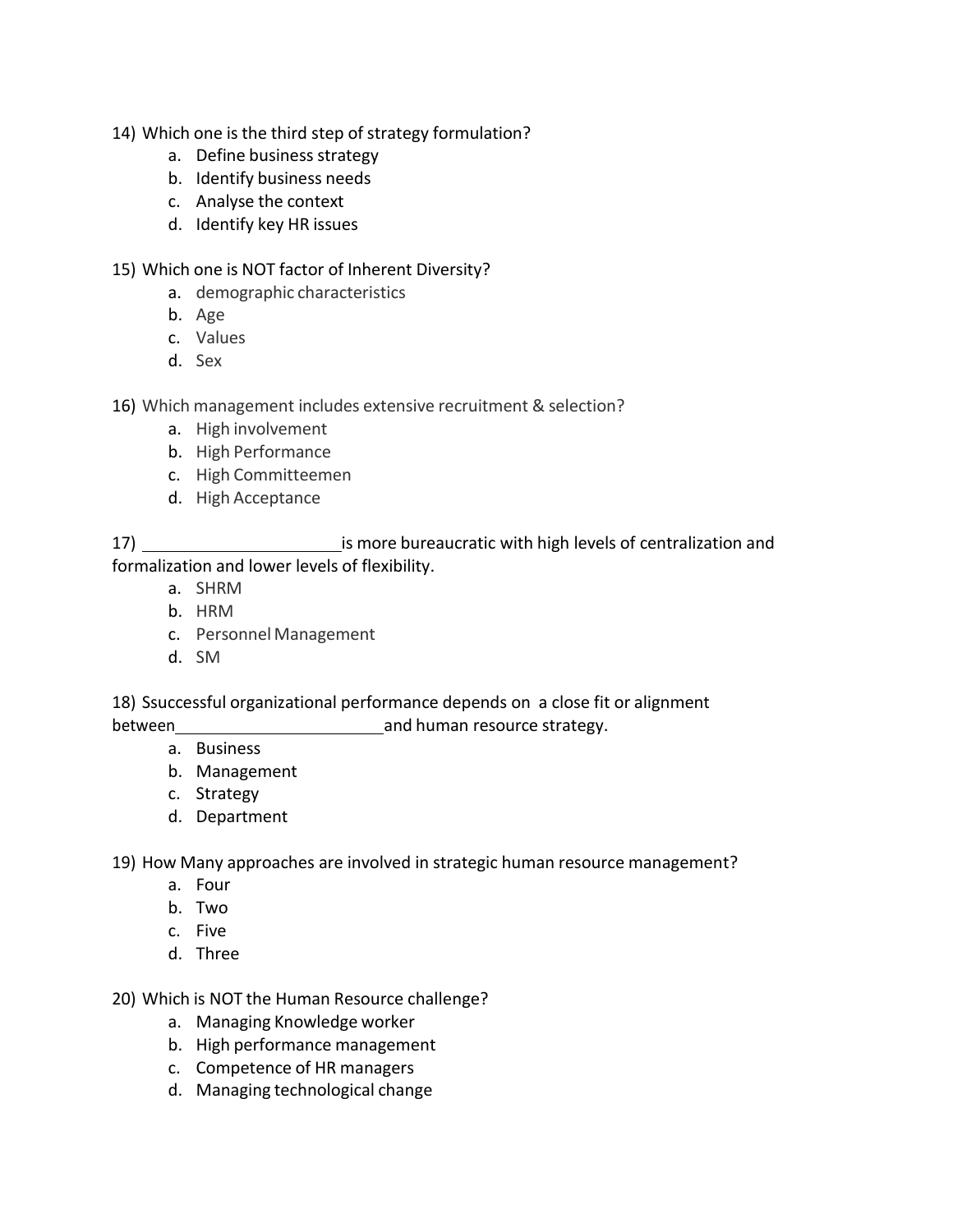21) A good has the right attitude towards his work and his men.

- a. Staff
- b. People
- c. Leader
- d. Product

22) Two of the ways in which HRM can be leveraged through technology are by means of e-HRM and

- a. HRIS
- b. IT
- c. System
- d. Virtual HRM

23) Which is the first activity involved in cross cultural education & training program?

- a. Providing cross cultural coaching
- b. Creating cross cultural awareness
- c. Providing cross cultural training
- d. Education & training effectiveness

24) **ensures that the organization obtains and retains the** people it needs and employs them efficiently.

- a. SHRM
- b. Resourcing strategy
- c. HRM
- d. Marketing

- a. Selection
- b. HRIS
- c. Recruitment
- d. Strategy

26) SHRM is part of strategy strategy

- a. Business
- b. Job
- c. Employee
- d. Account

<sup>25)</sup> is the process of searching and obtaining application for jobs and from whom the potential and right people can be selected.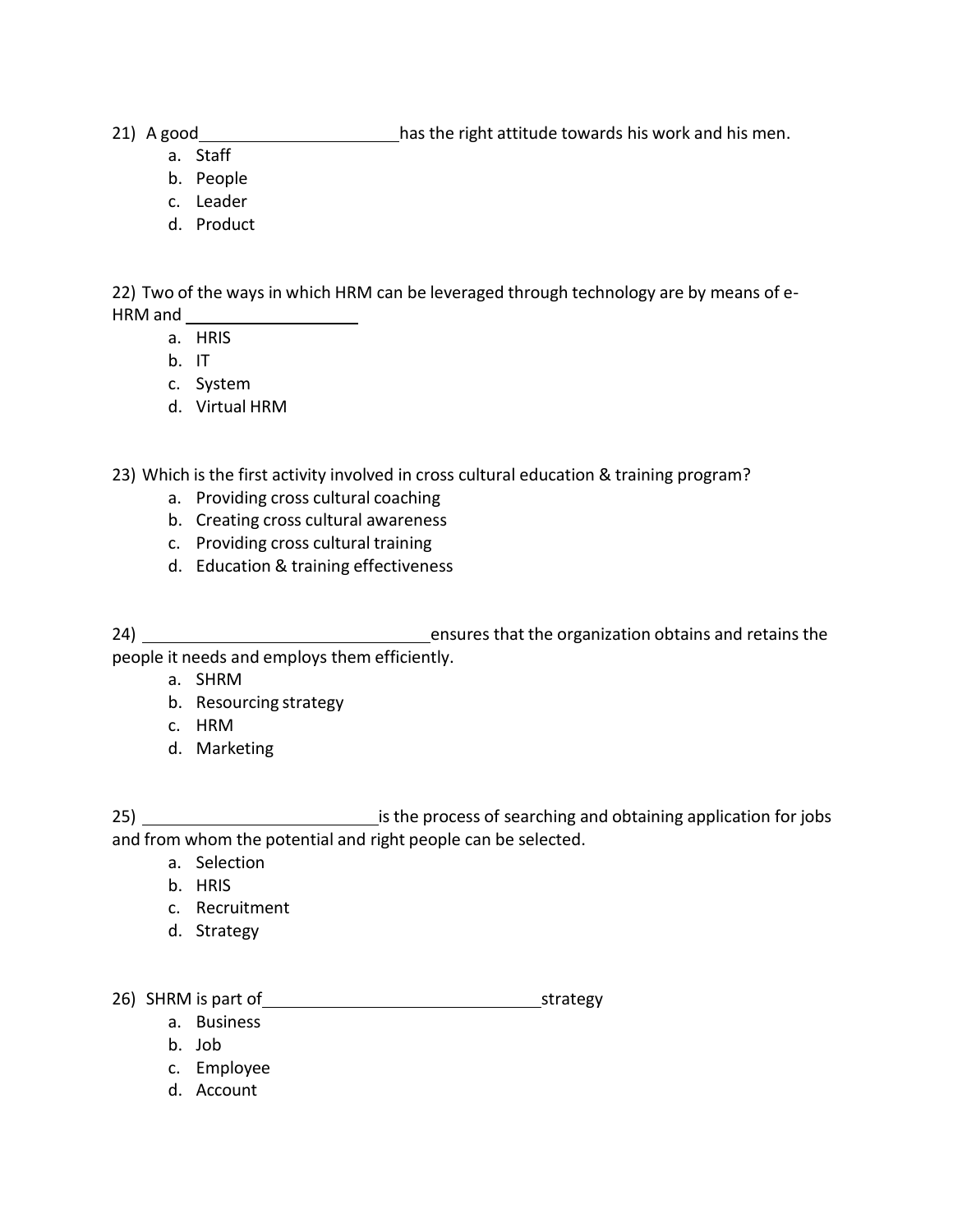27) The main aim of the hotel industry is to offer guests with service

- a. Quality
- b. Best
- c. Consumer
- d. Bad

28) What are the ideas underpinning 'soft', 'e commitment', or 'high-road' HRM practices?

- a. Labor needs to be treated as an asset to be invested in
- b. Employees are a cost which should be minimized
- c. A lack of mutuality existing between employer and employee
- d. A disregard for unlocking discretionary effort
- 29) What is the key investment in SHRM?
	- a. Capital
	- b. Products
	- c. Knowledge
	- d. Business
- 30) What is the role of HR in SHRM?
	- a. Initiator
	- b. Respondent
	- c. Follower
	- d. Manager
- 31) Which management believe in treating employees as partners?
	- a. High Performance
	- b. High commitment
	- c. High involvement
	- d. High Dedicated

32) The human resource management functions does not aim at

- a. ensuring that the human resources possess adequate capital, tool, equipmentand material to perform the job successfully
- b. helping the organization deal with its employees in different stages. of employment
- c. improving an organization's creditworthiness among financial institutions
- d. demotivating staff
- 33. Which theory is based on behavioural view?
	- a. First
	- b. Second
	- c. Third
	- d. Fourth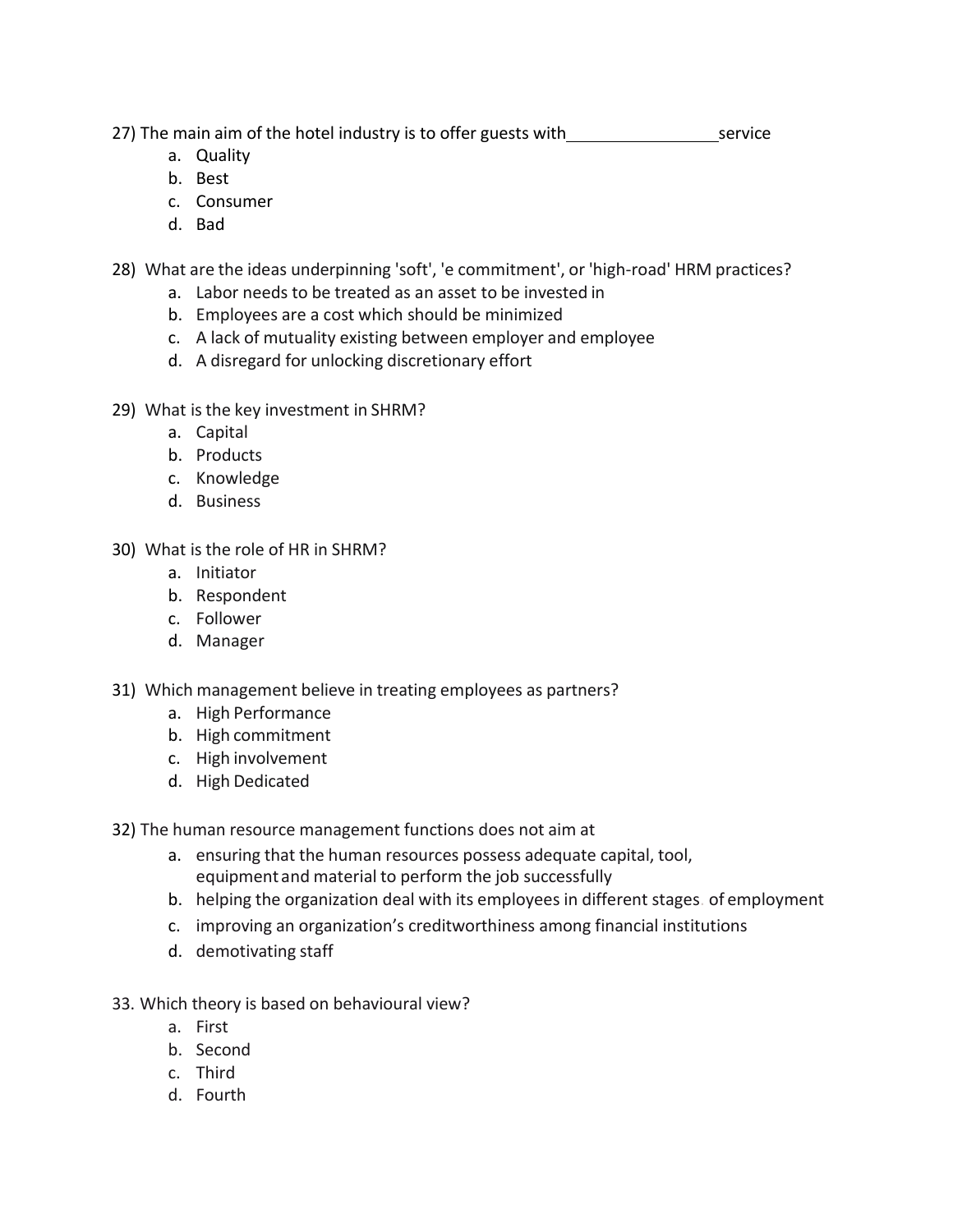34) All good business strategies, at least the ones which have a chance of succession are formed by

- a. People
- b. Accounts
- c. Marketing
- d. Production

35) are also know as blue collar workers.

- a. Educated Workers
- b. Knowledge Workers
- c. Lazy Workers
- d. Rich Workers
- 36) Which is Internal force of recruitment?
	- a. Company Image
	- b. Unemployment Rate
	- c. Labour market
	- d. Recruitment Policy
- 37) The interview is used as a method for determining:
	- a. The personality of the candidate
	- b. The degree of fit between the applicant and the demands of the job.
	- c. His/her age.
	- d. Physical attributes
- 38) Which is NOT new approach of recruitment?
	- a. head hunting
	- b. Moon lighting
	- c. Campus recruitment
	- d. Online portals
- 39) Which of the following is not a recruitment technique?
	- a. Interviews
	- b. performance appraisal
	- c. psychometric testing
	- d. ability tests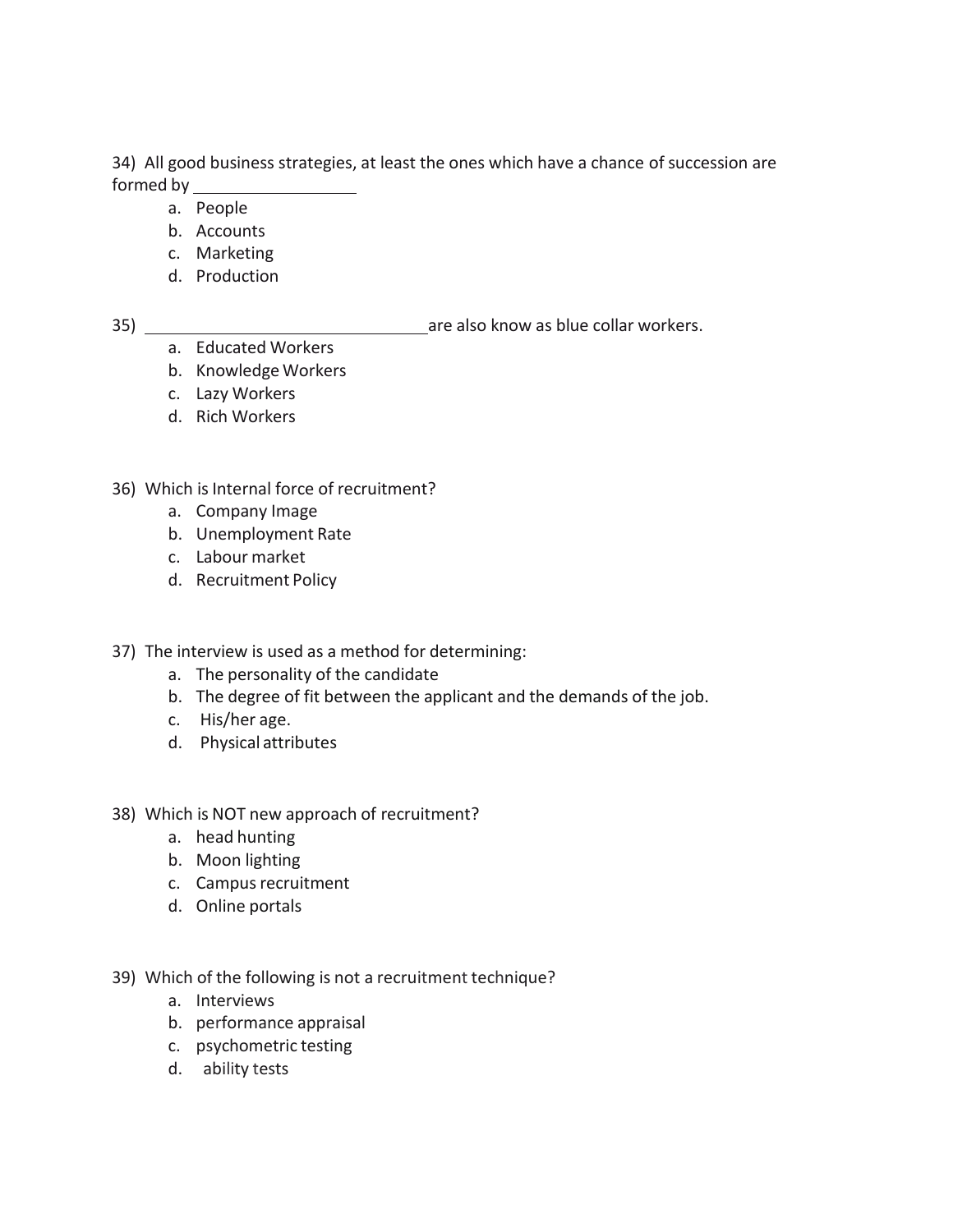40) In 1000 In process, instead of the job seekers approaching

employers, the employers come to the most suitable prospective candidate with a job offer.

- a. Campus Recruitment
- b. Employee referrals
- c. Employee exchange
- d. Advertisement
- 41) What is the first step of head hunting process?
	- a. Hold a talk with candidate
	- b. Candidate interest
	- c. Identify the perspective employee
	- d. Call for a formal discussion
- 42) Which is NOT benefit of head Hunting?
	- a. Confidentiality
	- b. Targeted
	- c. Slow
	- d. Cost effective

43) Situation where their employees have a second job or engage in multiple job-holding, commonly known as

- a. Head hunting
- b. Moonlighting
- c. Multi tasking
- d. Organizing

## 44) What is the last step of strategy formulation?

- a. Define business strategy
- b. Identify key HR issues
- c. Prepare action plans
- d. Analyse the context

45) **is based on the principle of management by agreement or** contract rather than management by command.

- a. Moonlighting
- b. Head hunting
- c. Performance management
- d. Recruitment